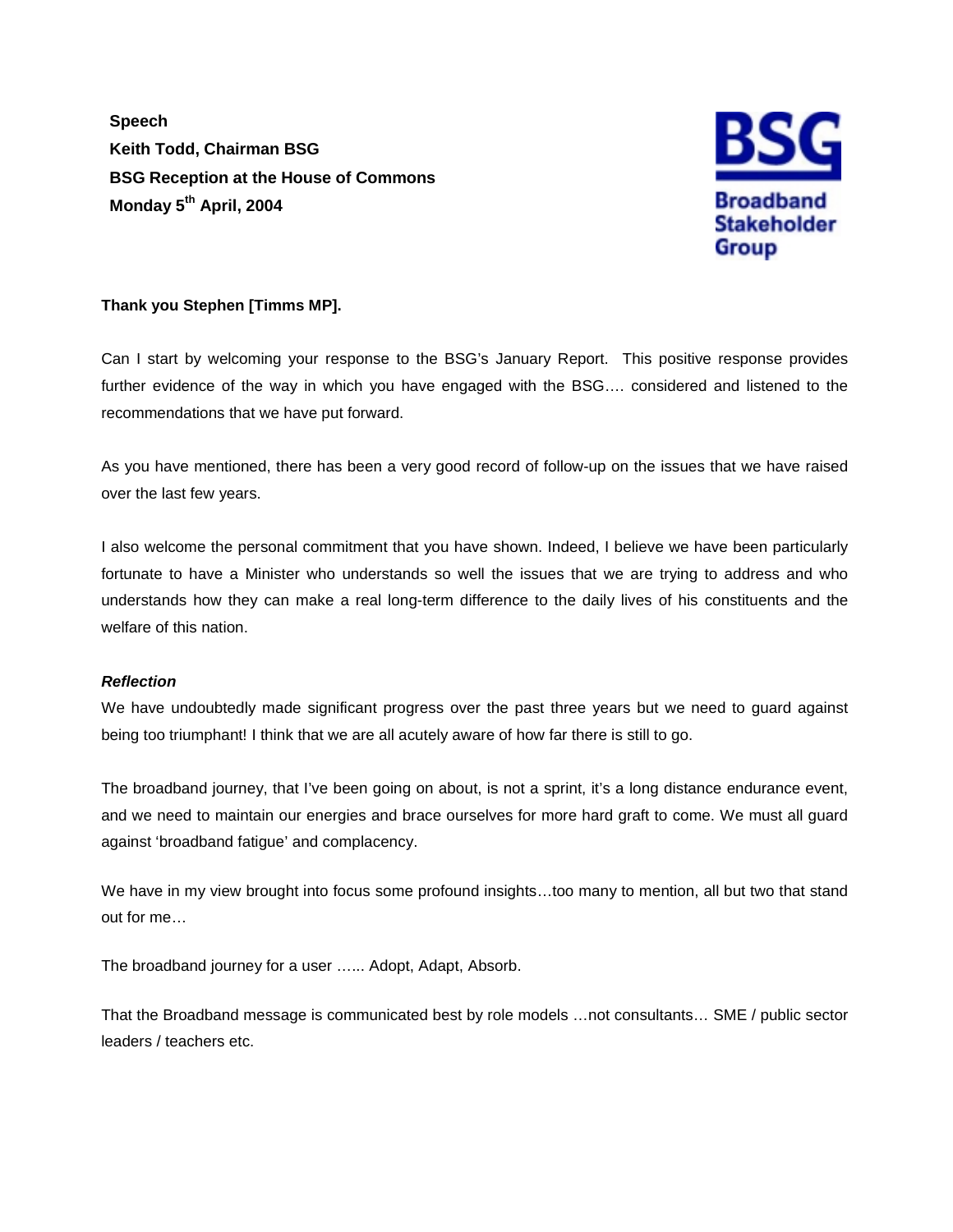I believe passionately that achieving our communal broadband vision is critically important for the UK economy and society.

It matters for your businesses; It matters for your children's education; It matters for your village or community; It matters for your local hospital; It matters for making our public services more effective; It matters for raising levels of productivity and innovation to create new jobs and growth for the future.

But I know I'm very much preaching to the converted. The fact that there are so many of you here today demonstrates the passion and commitment that exists across the stakeholder community.

The BSG has succeeded in bringing together a rich cocktail of experience over the last three years and has worked as an open knowledge network on the open source principle. It has uniquely connected grass roots activists with ministers and big business - it is in my view an excellent modern day knowledge network.

It has truly been a stakeholder group covering business, government and individual members of society.

# *The Future*

Over recent months it has become very apparent that although it was intended to close the BSG, there is a strong appetite on the part of both the industry, government and the membership for a continuation of the stakeholder approach to the next phase of the broadband journey, to try and achieve a further step change in the UK's progress.

It is therefore our intention to launch a new stakeholder group in October 2004, with a revised mission, a new Chairman and Executive and a new working structure.

This organisation will take forward the knowledge network that is the BSG today. It will continue to be independent, open to all, and dominated by no one stakeholder.

It will focus on helping achieve the **UK's** *Broadband Vision* **for 2010.**

The BSG will continue to act as an independent 'knowledgeable critical friend of government' in achieving this goal.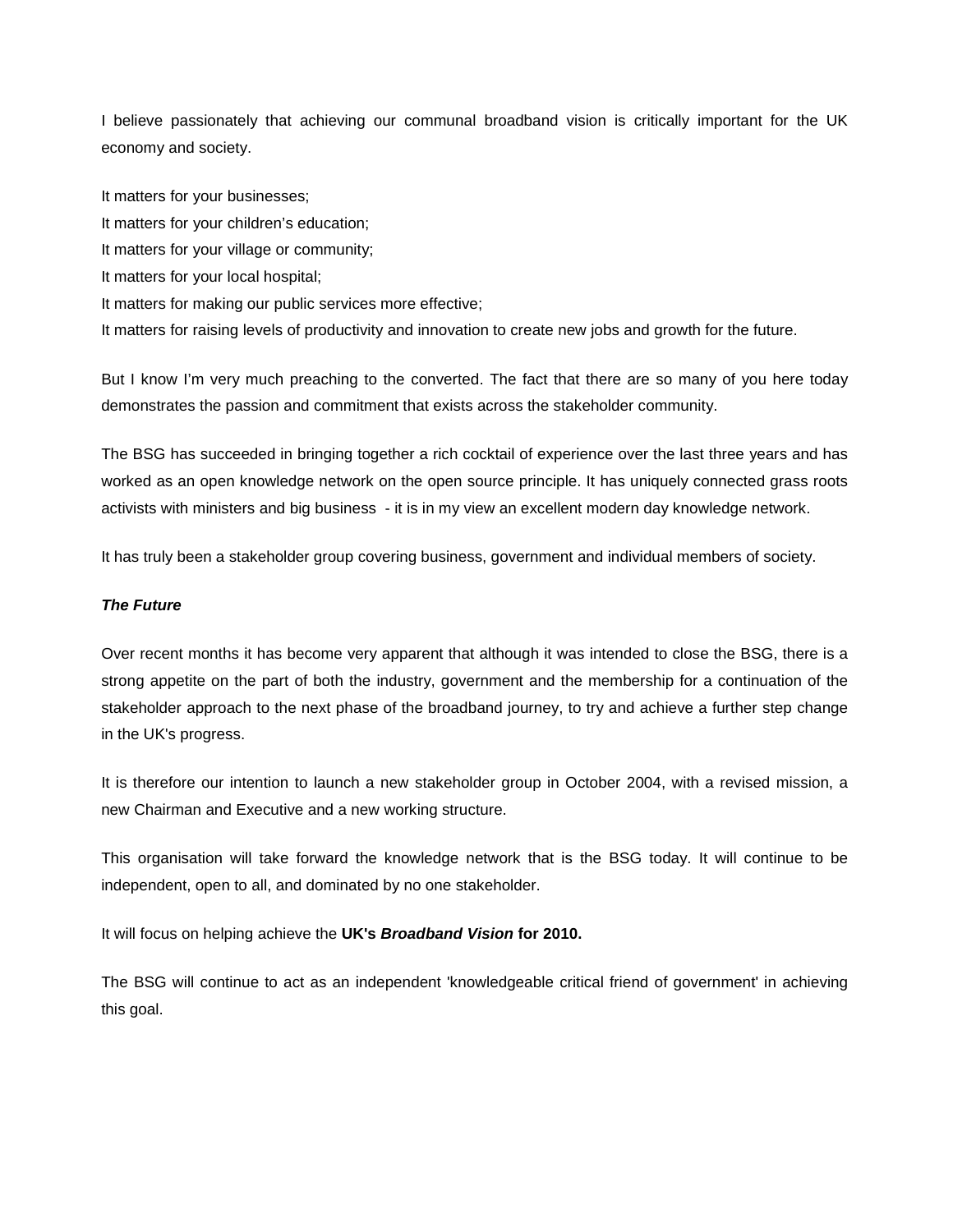In this next phase, the BSG will strive to focus on achieving outcomes (i.e. the sophisticated use and exploitation of broadband-enabled ICT, content services and applications), as well as on the technology and infrastructure inputs.

As the Minister mentioned, we have agreed to continue running the current BSG through to the end of September and we have received commitments from the DTI and a number of major industry players from across the broadband value chain including: BT, AOL, Telewest, BBC, Marconi, T-Mobile, Nortel and IBM, to enable the BSG to function through the interim period, and I warmly welcome and thank them for their support.

I with my colleagues on the Executive and the Secretariat will work over the next few months to deliver this new organisation.

### **In addition…. over this period**

#### *OFCOM*

We will also be taking forward our work on the OFCOM telecommunications review and we have been discussing with the OFCOM team where the BSG can best contribute, with the following four themes emerging from our discussions:

'Incentivising investment' – exploring the models that will allow access networks to stay ahead of the demand curve to support innovative services and how competitive access might be provided. In essence, Ofcom is interested to understand how both more bandwidth and more competition in the provision of that bandwidth can be achieved, particularly at local level.

Thoughts on what will drive content and applications development and how business plans might need to adapt to support this area. They are also interested in views on how current concerns regarding piracy can be addressed and how DRM issues can be progressed to support wider availability of broadband content.

'Convergence', and thoughts on the conditions that will allow 'broadcast type' linear content to become available for broadband delivery and the extent to which there will be a move towards all IP delivery in future. Fixed/mobile convergence and the role that wireless access can play in delivering future broadband services is also of interest.

Finally, views on how take up will evolve in the medium term. Ofcom has seen forecasts of 45% projected take up at end of decade but would welcome other input.